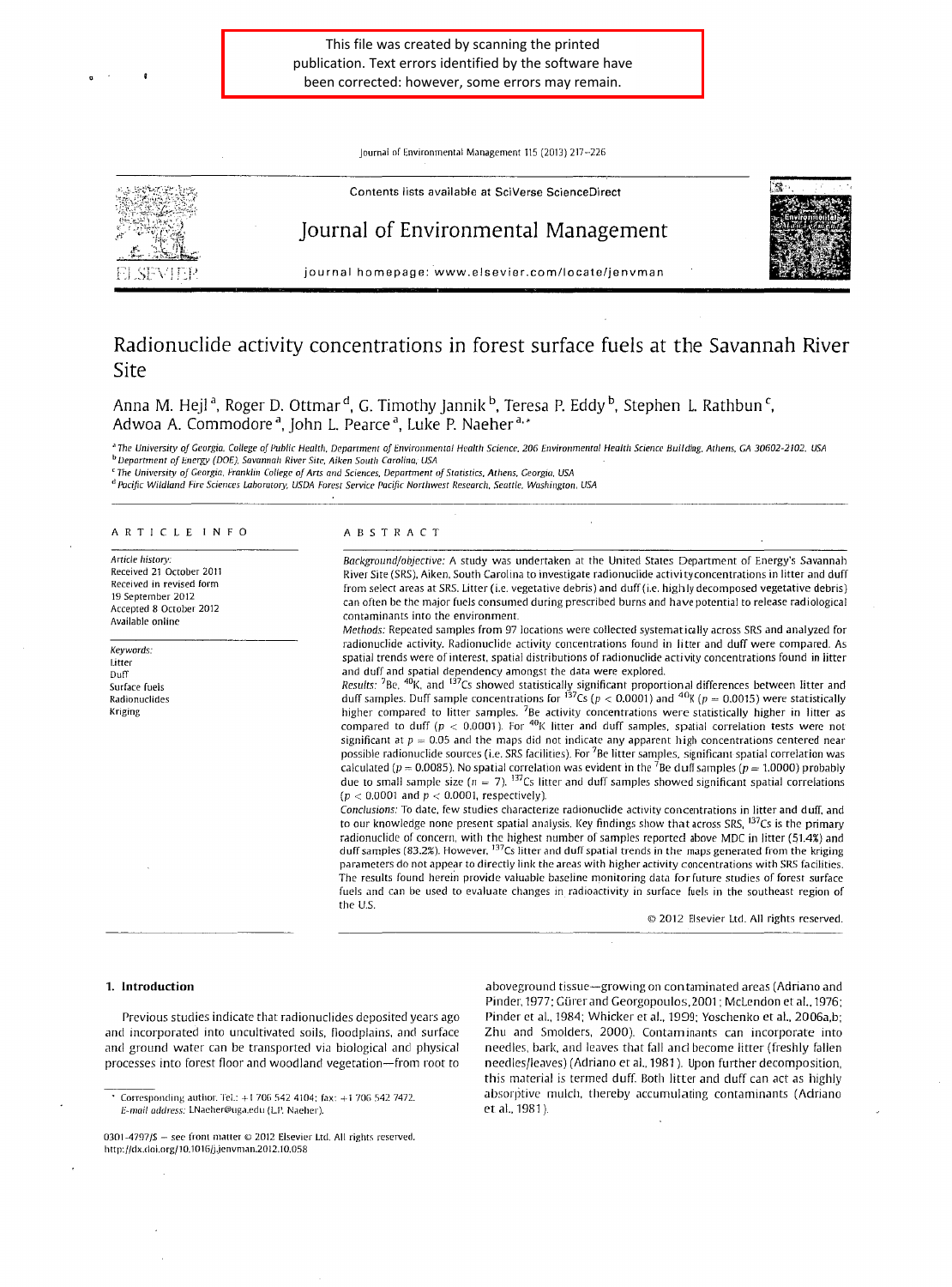Several global studies investigated the release of radionuclides during forest fires in areas contaminated by nuclear material, including areas contaminated by the Chernobyl Nuclear Power Plant accident (Kashparov et al., 2000; Pazukhin et al., 2004; Yoschenko et al., 2006a,b) and areas near the Los Alamos National Laboratory in the May 2000 Cerro Grande Fire (Johansen et al., 2003; Volkerding, 2004). The radionuclides of greatest concern following Chernobyl were <sup>137</sup>Cs, <sup>90</sup>Sr, and <sup>238,239,240</sup>Pu; however, results showed wildland fires contribute negligibly to the redistribution of radioactivity compared ro the whole zone contamination at Chernobyl (Yoschenko et al., 2006a). Radiological emissions released from recent wildfires at Los Alamos, NM showed smoke samples containing naturally occurring elements--which are decay products of radon (<sup>214</sup>Bi and <sup>214</sup>Pb) in the atmosphere (Jacobson, 2001: Whicker et al., 2006).

Due to increased surface area and persistent foliage throughout the year for pine species, airborne particulates are inrercepted on the needles (Cooplestone et al., 1999). When the needles fall due to senescence, the litter and duff layers accumulate radioactive materials which have potential to become airborne again during fires ( Malilay, 1998). The biogeochemical cycle of each element as well as the generation and decay processes make an assessment of potential exposure complex. Radionuclides can also be taken up from soil by trees and recycled through foliage drop. <sup>137</sup>Cs, a common and widely distributed product of nuclear testing and processing, is easily taken up by vegetation as an analog of potassium (Simonoff et al., 2007) and can be volatilized or re-suspended in fires, concentrated in ash (Adriano et al., 1981: Amiro et al., 1996), and redistributed by run-off (Johansen et al., 2003). Varying amounts of  $137Cs$  are found in the environment from nuclear weapons tests that occurred decades ago and from nuclear reactor accidents (CDC, 2004; Peterson et al., 2007). With a half-life of 30.2 years and due to its chemical nature,  $137Cs$  is one of the radioisotopes of major concern at Chernobyl and other nuclear processing facilities like the Savannah River Site (SRS). Naturally occurring radionuclides can also be released into the environment through man-made processes such as mining and burning of fossil fuels (i.e. coal). Coal contains natural radionuclides such as  ${}^{40}$ K,  ${}^{238}$ U, and  $1232Th$  (Cooper et al., 2003; McBride et al., 1978). At SRS, nuclear facility releases have resulted in the deposition of radionuclides into surface soils (Ellickson et al., 2002). Prescribed burns are conducted routinely at SRS ro primarily sustain and improve habirat for the endangered Red-Cockaded Woodpecker (Piciodes borealis) and to reduce hazardous fuel accumulation and associared wildfire potential (Kilgo and Blake, 2005). SRS' prescribed burn program pursues a goal of burning approximately 9300 ha per year. Previous studies at SRS determined thar total foresr floor litter and duff(partially decomposed litter) often conrribures to a majority of the fuel consumed during prescribe burns (Goodrick et al., 2010).

The primary objective of this study was to characterize and quantify the radionuclide constiruents in litter and duff samples from randomly selected areas within SRS. To date, few studies have characterized radionuclide activity concentrations in litter and duff material. Two previous studies showed elevated concentrations of 137Cs near reprocessing plants in both soil and litter samples, indicating long-term impact of the reprocessing operations on SRS (Adriano and Pinder, 1977: Adriano et al., 1981 ). A second objective was to understand specific spatial trends of radionuclide activity concentrations and where high activity concentrations are located across SRS. Such data are needed to provide baseline measurements of spatial distributions of radionuclidc contaminanrs found in litter and duff at SRS. Naturally occurring radionuclide activity concentrations in litter and duff are expected to lack spatial correlation within SRS, with no apparent high cohcentrations near nuclear reactors or major production facilities; while it is

hypothesized that anthropogenic radionuclide activity concentrations will be slightly elevated around nuclear reactors and production facilities.

#### 2. **Methods**

# 2.1. Study location

The United Stares Department of Energy (DOE) established SRS for production of special nuclear materials. Construction started at SRS in 1951 with some facilities becoming operational in 1952 (Garten et al., 2000). From 1952 to 1988, SRS' mission was dedicated to the production of nuclear materials, primarily tritium and  $239$ Pu, used in fabrication of nuclear weapons (Cummins, 1994; Dai et al., 2002). Production of nuclear materials discontinued in 1988 and cleanup of contaminated ground water, surface water, sediment, sludge, solid waste, and soil remains in progress (USEPA, 2010).

SRS is also a National Environmental Research Park and is located in the upper coastal plain of South Carolina ncar Aiken. South Carolina. Approximately 12% of the SRS has been used or is currently used for nuclear processing purposes (ATSDR, 2007). The majority of the remaining portion of rhe SRS is forested and managed (i.e. prescribed fires) for a variety of operational objecrives (ATSDR, 2007; USFS-SR, 2005 ). At approximately 800 square kilometers (Garten et al., 2000), the forested area of SRS is primarily made up of about 31% hardwood or mixed pine hardwood and 69%. pine (Kilgo and Blake. 2005 ).

#### 2.2. Sample collection

To characterize radionuclide activity concenrrations in forest floor samples at SRS, litter ( $n = 333$ ) and duff ( $n \approx 238$ ) samples were collected and analyzed for dry mass and radionuclide activity. Forest floor samples were collected at 97 randomly selected Forest Inventory (Fl) sample sites at SRS during the late winter and early spring of 2004 in four major forest types (lohlolly/slash pine, longleaf pine, mixed pine and hardwood, and upland hardwood) (Ottmar et al., 2007, Fig. 1). Within each sample site, 4 sub-samples were collected to establish litter and duff loadings across a range of forest conditions.

For each FI sample site, a subplot was designated and marked as the plot center and then located using a combination of global positioning systems (CPS) coordinates and bearing rree infonnation. Four sampling locations were established 10 m (33 feet) from the plot center at each of the four cardinal directions (Fig. 2). If the sampling point proved unrepresentative of the surrounding forest floor, 3 additional meters (10 feet) were added ro the original end point until a suitable sample point was located (Ott mar et al., 2007). A 30.5 em (12 inch) beveled steel square was used to systematically collect and quantify the litter and duff layers. The left corner and left edge of the square were aligned parallel with the cardinal directions and placed on top of the forest floor.

Twelve nails were positioned in a grid pattern within the square, each tapped downwards until the nail was flush with the rap of the litter layer. The litter was carefully removed and placed within a labeled bag (Fl plot identification, sample type, sub-sample direction, and date). The nails were again tapped down flush with the top of the duff layer. The same procedures from litter collection were administered for duff layer collection. A thorough description of the study design and materials may be found in the congruent study focused on forest floor bulk density evaluation at SRS (Maier et al.. 2004).

After collection, all litter and duff samples were initially oven dried for 48 h to determine dry mass: Litter samples at 70 °C and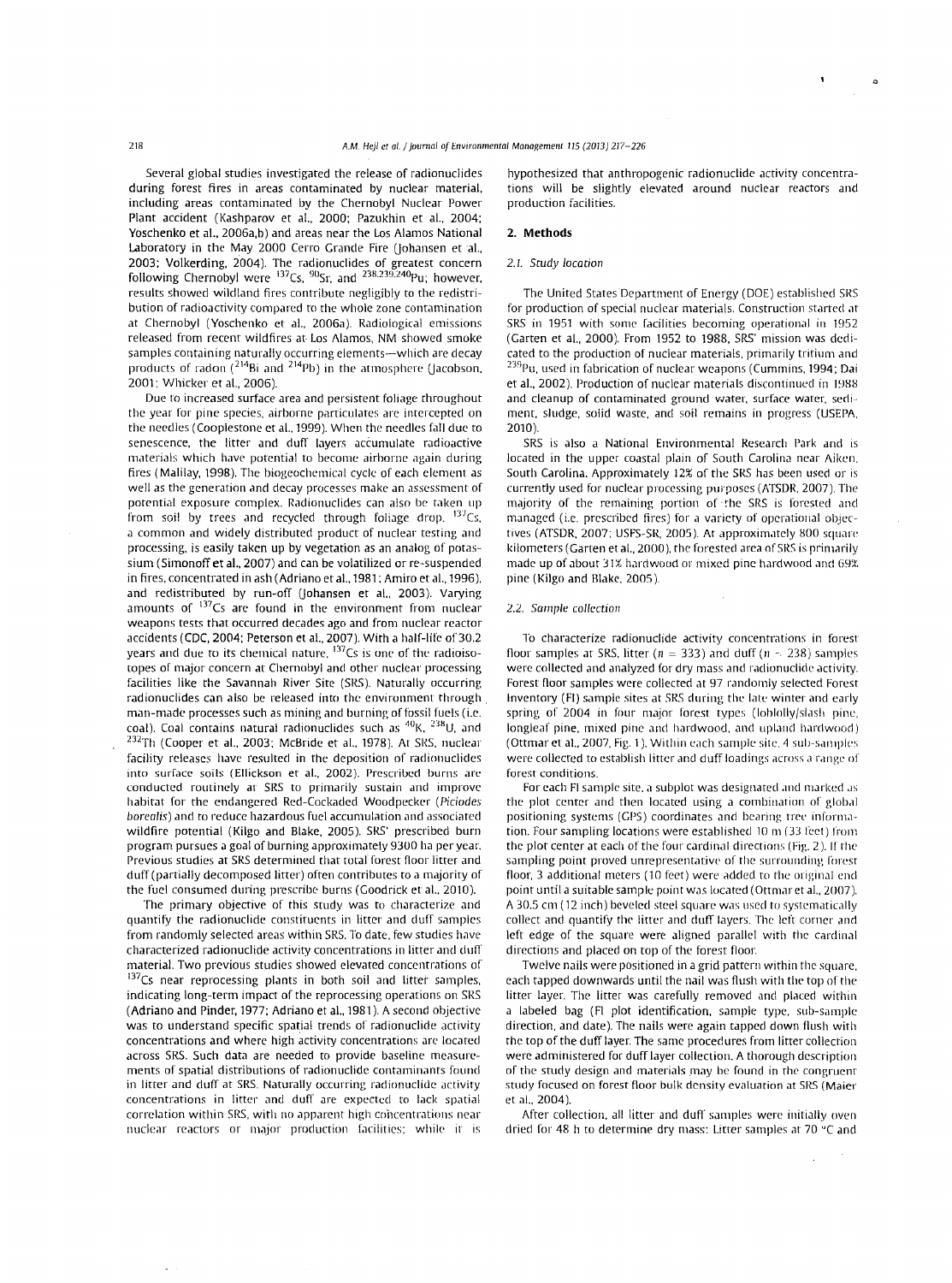## A.M. Hej/ et al./ }oumal af Environmental Management 115 (2013) 217-226 219



Fig. 1. Litter and duff samples (Forest Inventory [FI] sample sites) across Savannah **River Site with plotted SRS facilities.** *Compartments* **refer to forest management partitions across SRS.** *Boundary* **refers to the SRS administrative perimeter.** *SRS facilities*  refer to areas that have released and/or had the potential to release radionuctides (ATSDR. 2007: Carlton. 1999) and thus are identified as major nuclear production facilities and reactors at SRS (ATSDR. 2007). hence:

- **C. K. L. P and R-areas with past operating nuclear reactors;** 
	- P-Area also houses a coal-fired power plant along with coal storage and disposal piles (USEPA, 2011).
- **F and H-nuclear processing and separation areas;**
- **A and M-fuel fabrication areas:**
- **a** A-Area also consists of coal storage anrl disposal piles (USEPA. 2011 ).
- **E, Sand Z-general separation and waste management areas;**
- **a N-storage of construction materials area;**
- **D-past heavy water reprocessing area. also houses a coal-fired power plant**  since its construction in 1952 (ATSDR. 2007: USEPA. 2011 ). and: **• TNX-radionuclide recovery area.**

*Samples* **refer to Forest Inventory (FI) sample sites where litter and duff were**  collected.

duff samples at 100  $^{\circ}$ C. The samples were then analyzed for radionuclide activity. The samples were analyzed by the SRS Environmental and Bioassay Laboratory (EBL) during the months of june and july of 2004. At the EBL, samples were again placed in a drying oven and allowed to dry overnight or for several hours to assure samples were desiccated before radioactivity measurement.

# 2.3. Analytical techniques

# *2.3.1. Gamma spectrometric analysis*

Exploratory analysis was performed using gamma spectroscopy for measurement of radionuclide activities suspected to be present in the samples. The vegetation was kept in a Secador Auto-Dessicator to maintain a relative humidity of ·25-40% until sample counting and then placed into a calibrated 130G Marenelli beaker or 500 mL low density polyethylene bottle geometry for analysis. The gamma spectroscopy analyses were performed using a Canberra®/Nuclear Data Genie High Purity Germanium Gamma

analysis system with either a Canberra<sup> $\textcircled{\tiny{\textregistered}}$  Model GC4019 coaxial</sup> germanium detector with a relative efficiency of 40% or a Canberra<sup> $6$ </sup> Model GC2518 detector with a relative efficiency of 26.7%. Samples were counted for 5000 or 10,000 s and the concentrations of gamma-emitting radioisotopes were determined using the Genie"~" applications software. The radionuclide activity concentration results were decay-corrected to the dates when the samples were collected.

The Genie<sup>™</sup> software applies the ANSI N42.14 (ANSI, 1999) standard in calculating the quantity of radioactivity in a sample. The ANSI N42.14 forms a solid basis for the routine calibration and use of germanium semiconductor detectors in the measurement of gamma-ray emission rates and, thereby, the activity concentrations of radionuclides in a sample. An efficiency calibration is determined by a least squares fit to a set of efficiency values calculated from empirical measurements from a NIST (National Institute of Standards Technology) traceable standard gamma-standards which scan the energy spectral range. The routine calibration protocol for EBL involves a full energy scale calibration for each high purity germanium detector using a NIST traceable standard. This is performed annually or more frequently as needed such as after installation of new signal process electronics or when the daily quality control check source indicates an out-of-control condition that cannot be corrected. Daily calibration source checks and background checks of the system are performed to ensure the instrument performance has not changed beyond selected limits since the last calibration or background determination.

Radionuclide activity was determined to be significant if the activity was above the minimum detectable concentration (MDC) for each radioisotope within each litter or duff sub-sample. At SRS, the MDCs are calculated at the 95% confidence level using the Curie MDC application (Currie, 1968). MDCs take into account factors such as count time, efficiency of detector, quantity of material analyzed, and background levels measured for a given day. Individual MDC values are not typically reported with the analytical results. The reported "yes" or "no'" significance of each result is determined automatically by the analytical software package. Representative MDCs for the soil and vegetation radiological analyses performed at the SRS lab in 2004 are reported in the SRS Environmental Report (2004).

In compliance with EBL protocols. all activity values, significant (above MDC) and non-significant (below MDC) radionuclide activity concentrations were reported for  $^{40}$ K,  $^{60}$ Co, and  $^{137}$ Cs. Only significant activity concentrations were reported for the remaining radionuclide isotopes.

# *2.4. Statistical procedures*

# *2.4.1. Sign tests*

Litter and duff activity concentrations for each isotope were paired by location within each Fl sample site. The data were heavily censored with many values falling below their MDC. Therefore, a sign test was used to compare litter and duff activity levels. The sign test is based on the frequency  $X_1$  at which litter activities exceed duff activities and the frequency  $X_2$  at which duff activities exceed litter activities among paired samples. When duff activity exceeds the MDC but the paired litter does not, duff activity level is taken to exceed that of the litter. Conversely, when the litter activity exceeds the MDC but the paired duff does not, litter activity level is taken to exceed that of the duff. When neither duff nor litter activities exceed the MDC, the paired sample provides no information regarding which fuel type had the higher activity, so such paired samples were dropped. Similarly, those samples that were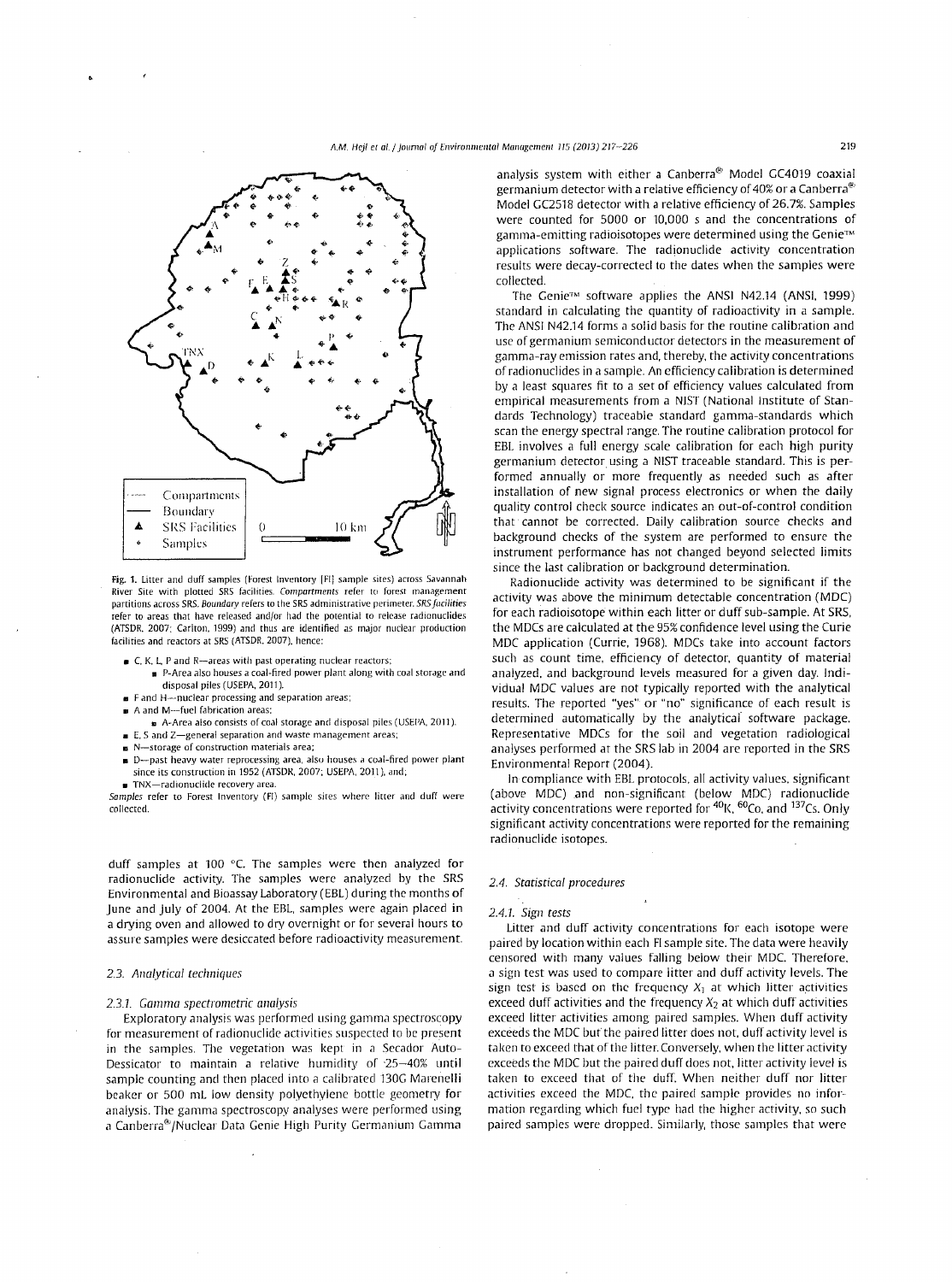

Fig. 2. Typical sample point layout. Adopted and modified from Maier et al. (2004).

not paired were disregarded. Under the null hypothesis that litter and duff activities are equal, the frequencies  $X_1$  and  $X_2$  are expected to be equal. The proportion of paired samples where litter activity exceeds duff activity is

$$
\widehat{p} = X_1/(X_1 + X_2). \tag{1}
$$

Under the null hypothesis, rhe test statistic

$$
z = \frac{\hat{p} - 0.5}{\sqrt{1/4n}}\tag{2}
$$

has a standard normal distribution. Comparisons were carried out only for those radionuclides with greater than 20 paired samples. Radionuclides with small sample sizes are addressed in the descriptive statistics only.

# 2.4.2. Spatial analysis

With no previous spatial data to date, this data allows for the exploration of natural and man-made radionuclide distributions found in litter and duff samples across SRS. The spatial objectives were: i) to identify if radionuclide activity concentrations in litter and duff samples exhibit spatial trends, and; ii) to determine if high radionuclide activity concentrations appear to be located near what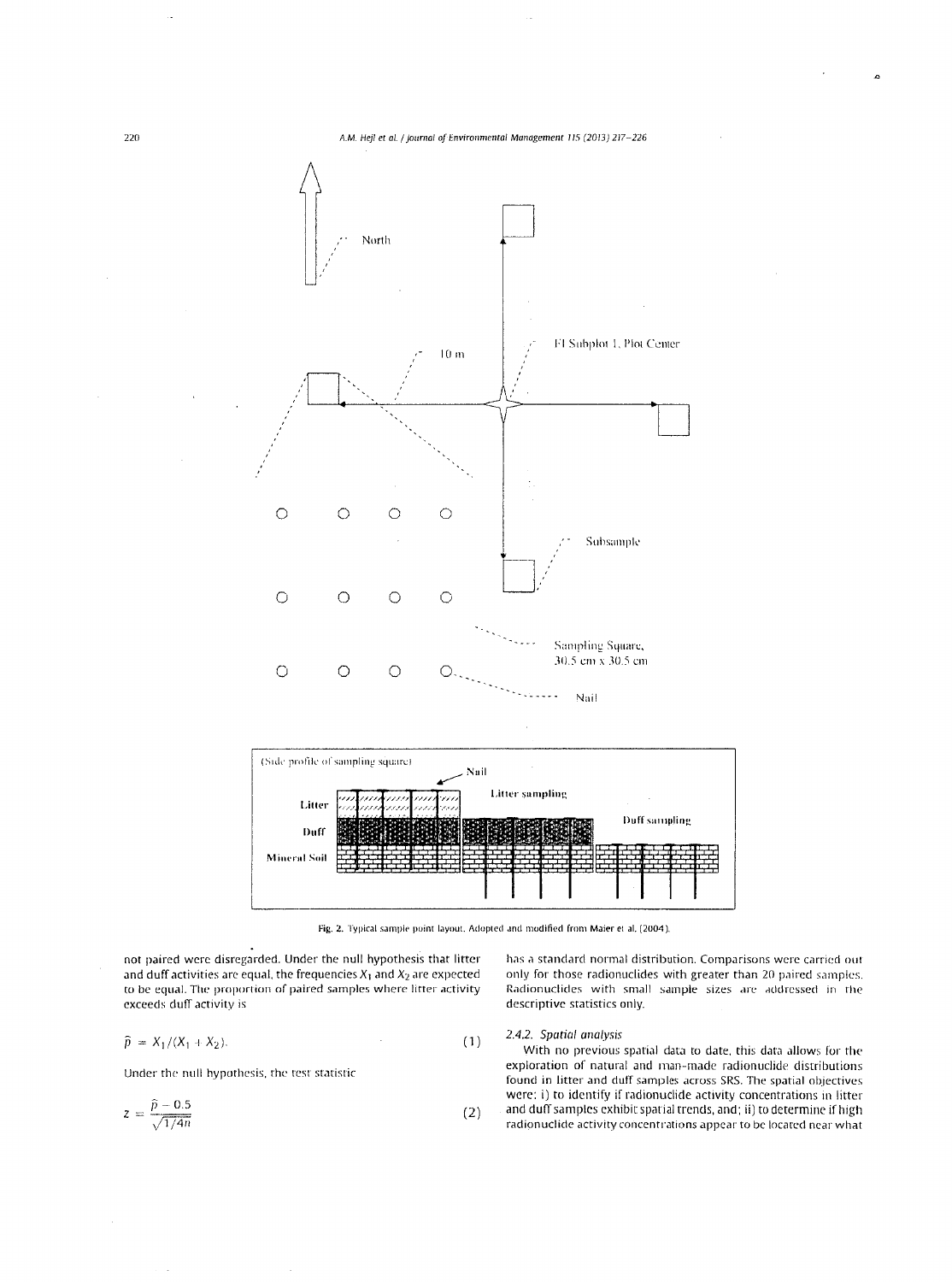$\mathbf T$ 

we refer to in this paper as SRS facilities (see Fig. 1), which are identified as major nuclear production facilities and reactors at SRS (ATSDR, 2007). These SRS facilities are defined as areas that have released and/or had the potential to release radionuclides (ATSDR, 2007; Carlton, 1999). As spatial trends were of interest, continuous surface maps for each radionuclide were created using ordinary kriging to explore spatial distributions in litter and duff radionuclide activity concentrations. Spatial correlation tests were also performed to identity if significant spatial dependency existed in the data.

The data used in this study included the spatial coordinates for each field sample (collected with GPS), the locations of SRS facilities, forest management compartments, and the SRS administrative boundary which was provided by the United States Forest Service-Savannah River (USFS-SR). All geographic data used in this study were spatially referenced using the 1927 North American Datum and then projected using the Universal Transverse Mercator (UTM) zone 17N coordinate system.

It is important to note that as individual MDC values were not provided in the lab reported results (except  ${}^{40}$ K,  ${}^{60}$ Co, and  ${}^{137}$ Cs), a soil/sediment generic MDC of 1.06  $\times$  10<sup>1</sup> Bq/kg (original figure in pCi, converted to Bq using 1 Bq = 27 pCi) (retrieved from SRS Environmental Report, 2004- Table 2: Representative Minimum Detectable Concentrations for Radiological Analyses) was used for spatial locations that were below the limit of detection for  ${}^{7}$ Be.

The spatial analysis was conducted in two stages. First, spatial covariance for each data set was modeled using an exponential variogram constructed by restricted maximum likelihood (REML) in the *PROC MIXED* procedure of SAS (Littell et al., 1996) version 9.2 (Cary, N.C.). Spatial dependence among observations was described by fitting the exponential variogram to the data,

$$
2\gamma(d) = c_0 + c_1(1 - \exp\{-d/a\})
$$
 (3)

where  $\gamma$  is the theoretical variogram;  $d$  is the distance between data points;  $c_0$  is the nugget effect;  $c_1$  is the partial sill; and  $\alpha$  is the range parameter.

The variogram assumes that the strength of spatial dependence depend only on the distance *d* between a pair of sites. The nugget effect,  $c_0$ , describes the small-scale spatial variation, variation at scales shorter than the distances between neighboring sites. The sill,  $c_0 + c_1$ , is equal to twice the population variance of the data, and the range,  $\alpha$ , is the distance at which the difference between the variogram from the sill becomes negligible. Pairs of sites further than distance *3a* apart are negligibly correlated.

Second, ordinary kriging (Webster and Oliver, 2001) (based on the previously described spatial models) was used to interpolate radionuclide concentrations across a grid constrained by the point sample locations. Ordinary kriging was performed using the *krigconv* function in the 'geoR' package and final maps were created using the 'map' and 'maptools' packages in R (R Development Core Team, 2010).

# 3. **Results**

#### *3.1. Radionuclide activity concentrations*

The mean, standard deviation, 95% confidence interval (CI), sample size, number and percent above MDC, and minimum and maximum observed specific activity concentration of all identified radionuclides are reported in Supplementary Tables 1 and 2 for the<br>litter and duff samples, respectively. <sup>208</sup>Tl, <sup>212</sup>Pb, <sup>214</sup>Pb, <sup>212</sup>Bi, and  $^{214}$ Bi were detected in a majority of the litter and duff samples (Supplementary Tables 1 and 2). However, these radionuclides are short-lived decay products of radon, an inert gas, found naturally in

| able 1 |  |
|--------|--|
|        |  |

| Sign test table for <sup>7</sup> Be, <sup>60</sup> Co, <sup>40</sup> K, and <sup>137</sup> Cs. |  |
|------------------------------------------------------------------------------------------------|--|
|------------------------------------------------------------------------------------------------|--|

| Radionuclide      | Litter $(X, )^d$ | Duff $(X_2)^b$ | $\hat{\mathbf{n}}^{\mathbf{c}}$ | Z statistic <sup>a</sup> | p-Value <sup>e</sup> |
|-------------------|------------------|----------------|---------------------------------|--------------------------|----------------------|
| $7_{\text{Be}}$   | 62               |                | 0.97                            | 13.29                    | <0.0001              |
| $^{60}Co$         | 87               | 114            | 0.43                            | $-1.90$                  | 0.0569               |
| 40 <sub>K</sub>   | 78               | 123            | 0.39                            | $-3.17$                  | 0.0015               |
| 137 <sub>Cs</sub> | 18               | 183            | 0.09                            | $-11.64$                 | <0.0001              |

**o1 Frequency at which litter activities exceed duff activities among paired samples.** 

**b** Frequency at which duff activities exceed litter activities among paired samples. **l Proportion of paired samples where litter activity exceeds duff activity.** 

Test statistic under the null hypothesis.

*e* **p-Value < 0.05 is significant.** 

the environment. Due to their short half-lives and because of the long delay between sampling and analyses, the radionuclide activity concentrations reported are not indicative of what is in the sample and therefore are not included in the further analysis.

Additionally,  $^{228}$ Ac,  $^{224}$ Ra,  $^{231}$ Th,  $^{234}$ Th, and  $^{234}$ mPa, were reported in the original data set, but these radionuclides are shortlived progeny which only exist in secular equilibrium with their parent radionuclide, they do not exist on their own. Therefore, for this analysis herein,  $^{228}$ Ac was reported as  $^{228}$ Ra,  $^{224}$ Ra as  $^{228}$ Th,  $231$ Th as  $235$ U, and  $234$ Th and  $234$ <sup>m</sup>Pa were reported as  $238$ U. Although, progeny of 238U were detected, they were detected in minimal samples (3 samples in litter and 2 samples in duff), so data for them were not considered for further statistical analysis. However, for completeness and future comparative references, activity concentrations for all radionuclides measured in litter and duff during 2004 are provided in Supplementary Tables 1 and 2, respectively. Thereafter, proportional comparison results are only displayed for the following radionuclides $-$ 7Be,  ${}^{60}$ Co,  ${}^{40}$ K, and  ${}^{137}Cs$ (Table 1). Three of the four radionuclides $-$ <sup>7</sup>Be, <sup>40</sup>K, and  $137$ Cs--showed statistically significant proportional differences between litter and duff samples (Table 1).<br>Litter and duff mean radionuclide activity concentrations <sup>7</sup>Be.

 $^{40}$ K, and  $^{137}$ Cs are displayed in Fig. 3.  $^{137}$ Cs (p < 0.0001) and  $^{40}$ K  $(p = 0.0015)$ , had statistically higher activity concentrations in duff compared to litter samples (Table 1). The mean  $137Cs$  activity concentration in litter was  $9.89 \times 10^{0}$  Bq/kg (95%CI:  $9.00 \times 10^{0}$ ,  $1.07 \times 10^1$  Bq/kg) and  $2.36 \times 10^1$  Bq/kg (95%CI: 2.16  $\times$  10<sup>1</sup>,  $2.56 \times 10^{1}$  Bq/kg) for duff (Fig. 3). The mean  $40$ K activity concentration found in litter and duff were  $2.43 \times 10^1$  Bq/kg (95% Cl:  $1.70 \times 10^{1}$ ,  $3.17 \times 10^{1}$  Bq/kg) and  $4.22 \times 10^{1}$  Bq/kg (95%CI:  $3.26 \times 10^{1}$ ,  $5.22 \times 10^{1}$  Bq/kg), respectively (Fig. 3). <sup>7</sup>Be activity concentrations were, however, statistically higher in litter samples verses duff ( $p < 0.0001$ ; Table 1). Mean activity concentration for



Fig. 3. Litter and duff mean radionuclide activity concentrations for <sup>7</sup>Be, <sup>40</sup>K, and <sup>137</sup>Cs.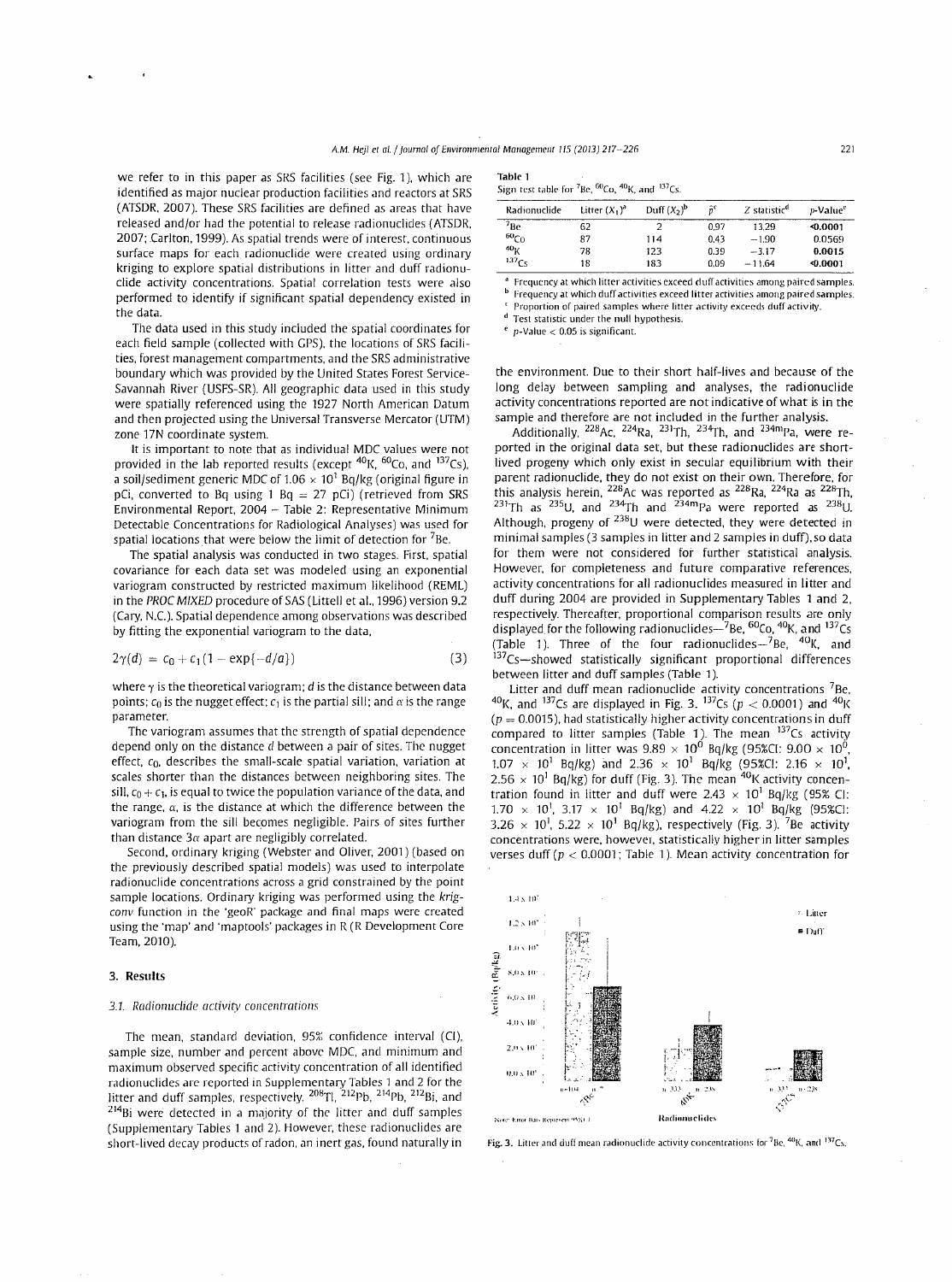<sup>7</sup>Be in litter was  $1.13 \times 10^2$  Bq/kg (95%CI:  $1.02 \times 10^2$ ,  $1.24 \times 10^2$  Bq/ kg) and  $7.11\times10^{1}$  Bq/kg (95%CI: 3.47  $\times$  10 $^{1}$ , 1.08  $\times$  10 $^{2}$  Bq/kg) in duff (Fig. 3). <sup>60</sup>Co did not show significant differences between litter and duff samples ( $p = 0.0569$ ; Table 1).

# 3.2. Spatial distributions

Kriging parameters and corresponding mean activiry concentrations, standard error, degrees of freedom, p-values, and chisquared values are provided in Table 2. Significant spatial correlation existed in <sup>7</sup>Be litter samples ( $p = 0.0085$ ,  $n = 104$ ) and in both <sup>137</sup>Cs litter and duff samples ( $p < 0.0001$ ,  $n = 333$  and  $p < 0.0001$ ,  $n = 238$ , respectively) (Table 2). No significant spatial correlation was found in <sup>40</sup>K litter or duff samples ( $p = 0.6611$ ,  $n = 333$  and  $p = 0.9644$ ,  $n = 238$  respectively) or in <sup>7</sup>Be duff samples  $(p = 1.0000, n = 7)$  (Table 2). Fig. 4 presents the final continuous surface maps for the litter and duff samples of  ${}^{7}$ Be,  ${}^{40}$ K, and  ${}^{137}$ Cs.

Although <sup>60</sup>Co is a concern at DOE sites due to its longer half-life of about 5.3 years and external hazardous gamma rays during its radioactive decay process (Peterson et al., 2007), all litter and duff radioactive decay process (Peterson et al., 2007), all litter and duff<br><sup>60</sup>Co-activity concentrations were below MDC and could not be included in spatial analyses. SRS soil and vegetative data for  ${}^{60}Co$ activiry concentrations are available for 2004 (SRS Environmental Report, 2004). Given the limited sample size for the remaining radionuclides, kriging models could not be generated.

# **4. Discussion**

This study investigated radionuclide activity concentrations and spatial distributions of radionuclides in litter and duff across SRS. Continuous surface maps arc discussed identifying any spatial correlations and are visually assessed to address whether high acriviry concentrations are relative to potential sources (i.e. SRS facilities). Due to the relative lack of litter and duff data in the literature, much of the referential data presented herein are from soil radionuclide activity concentrations. The radionuclides  $137Cs$ ,  $40$ K. and  $7$ Be are discussed because of results and levels found in litter and duff samples across SRS in 2004.

# 4.1. Anthropogenic radionuclide

## 4.1.1. Cesium-137

 $137<sub>CS</sub>$  is the most abundant radiological soil contaminant at SRS (SRS Environmental Report, 2008). Results of a previous study show that the average activity concentration is approximately

1.11  $\times$  10<sup>0</sup> Bq/kg (original figure in pCi, converted to Bq using 1 Bq = 27 pCi) in SRS soil samples ( $n = 38$ ) and is consistent with local background levels (Kubilius et al., 2004). The SRS Environmental Report provides soil <sup>137</sup>Cs activity concentrations, taken during the Savannah River Swamp Surveys, ranging from nondetectable to  $1.85 \times 10^3$  Bq/kg(n = 39) (SRS Environmental Report, 2004). Our results showed litter  $(9.89 \times 10^{0}$  Bq/kg [95%CI:  $9.00 \times 10^{0}$ ,  $1.07 \times 10^{1}$  Bq/kg]) and duff (2.36  $\times 10^{1}$  Bq/kg [95%CI:  $2.16 \times 10^1$ ,  $2.56 \times 10^1$  Bq/kg]) average activity concentrations were both higher than the average reported for the soil in the Kubilius study (2004), but were within range of the Savannah River Swamp Survey soil samples.

Higher <sup>137</sup>Cs activity concentrations were measured in the duff samples compared to the litter in the current study (Table 1, Fig. 3). Out of 238 duff samples, 198 samples (83.2% above MDC) contained significant  $137$ Cs activity while 171 out of 333 litter samples (51.4% above MDC) were found to have significant  $^{137}Cs$ activity. A possible explanation of this finding could be attributed to lignin. It has been studied that plants with higher lignin content tend to have higher concentrations of  $^{137}Cs$ ;  $^{137}Cs$  can accumulate in lignin upon plant uptake by as much as 90% in hardwood (Andolina and Guillitte, 1990; Rafferty et al., 1997). Though not measured, the duff layer may have had more lignin than the litter layer at SRS. Rafferty et al. (1997) found that <sup>137</sup>Cs retention is higher in more humified litter which is decomposed litter or in this case duff (Berg and McClaugherty, 2007; Ottmar et al., 2007 ). When litter decomposes, it has been shown that lignin content increases in decomposed organic material (Coûteaux et al., 1995).

The activity concentration of <sup>137</sup>Cs in surface soil from global fallout events ranges from approximately  $3.70 \times 10^{0}$  Bq/kg to  $3.70 \times 10^1$  Bq/kg (Peterson et al., 2007). SRS litter and duff  $^{137}Cs$ average activiry concentrations fall within range in soil surfaces from global fallout. Cesium preferentially adheres to soil. particularly sandy and clay soils, and is generally one of the less mobile radioactive clements within the environment (Pererson et al., 2007). The maximum  $^{137}$ Cs activity concentration, 1.12  $\times$  10<sup>2</sup> Bq/ kg, was found in the duff (more than 3 times the higher end of what is usually found in soils from global fallout events). In an earlier study looking at  $137$ Cs contamination in and around swamp areas at SRS, a range of  $^{137}$ Cs activity concentrations varying from  $5.00 \times 10^{0}$  Bq/kg to 2.40  $\times$  10<sup>3</sup> Bq/kg was detected in soil samples ( Fledderman et al., 2007) and consequently the maximum activity concentration found in the 2004 duff samples is within range of previous soil measurements collected from SRS

Table 2

Kriging parameters and corresponding mean activity concentrations, standard error of the mean, degrees of freedom, p-values, and chi-squared values for <sup>7</sup>Be, <sup>40</sup>K, and <sup>137</sup>Cs **litter** and duff samples

| Parameter                        | Radionuclide (Litter, Duff) <sup>a</sup>      |                                                        |                                                        |  |  |
|----------------------------------|-----------------------------------------------|--------------------------------------------------------|--------------------------------------------------------|--|--|
|                                  | $v_{\rm Be}$                                  | 40 <sub>K</sub>                                        | 137 <sub>Cs</sub>                                      |  |  |
| Kange (km)                       | $5.92 \times 10^{6}$ , $5.69 \times 10^{-1}$  | $6.57 \times 10^{1}$ , 3.33 $\times 10^{4}$            | $2.00 \times 10^{0}$ , $1.63 \times 10^{0}$ .          |  |  |
| Nugget $(Bq/g)^2$                | $2.84 \times 10^{-3}$ , $1.65 \times 10^{-4}$ | $4.64 \times 10^{-3}$ , 5.93 $\times$ 10 <sup>-3</sup> | $3.35 \times 10^{-5}$ , $1.58 \times 10^{-4}$          |  |  |
| Partial Sill (Bg/g) <sup>2</sup> | $4.20 \times 10^{-4}$ . 0                     | $1.73 \times 10^{-4}$ , $1.84 \times 10^{-2}$          | $3.54 \times 10^{-5}$ , 1.10 $\times$ 10 <sup>-4</sup> |  |  |
| Mean (Bo/kg)                     | $4.11 \times 10^{1}$ , $1.24 \times 10^{1}$   | $2.66 \times 10^3$ , $4.26 \times 10^1$                | $9.85 \times 10^{0}$ , 2.39 $\times 10^{1}$            |  |  |
| SE (Ba/kg)                       | $4.93 \times 10^{0}$ , 8.44 $\times 10^{-1}$  | $1.04 \times 10^{1}$ , $1.36 \times 10^{2}$            | $7.63 \times 10^{-1}$ , 1.49 $\times 10^{0}$           |  |  |
| Degrees of freedom               | 2.1                                           | 2.2                                                    | 2.2                                                    |  |  |
| Х.                               | 9.53.0                                        | 0.83.0.07                                              | 82.35.25.11                                            |  |  |
| p-Value                          | 0.0085, 1.0000                                | 0.6611.0.9644                                          | <0.0001. <0.0001                                       |  |  |

Note: Exponential variograms were fitted to the data to test whether spatial dependency existed. Range (km) represents the disrance beyond which there is little or no spatial correlation. Nugget (Ba/g)<sup>2</sup> is the measurement of effect and gives the microscale variation at spatial scales too fine to detect. Partial Sill (Ba/g)<sup>2</sup> is the difference between the nugget and the sill (the overall variability of the data). SE (Bq/kg) is the standard error.  $\chi^2$  is the chi square test statistic. p-Value < 0.05 is significant Litter values are represented first while duff values are presented second.

<sup>b</sup> As individual MDC values were not provided in the lab reported results, a soil/sediment generic MDC of 1.06 × 10<sup>1</sup> Bq/kg (retrieved from SRS Environmental Report, 2004; original figure in pCi, converted to Bq using 1 Bq = 27 pCi) was used for spatial correlation calculations for all below detect values (in the case of <sup>7</sup>Be).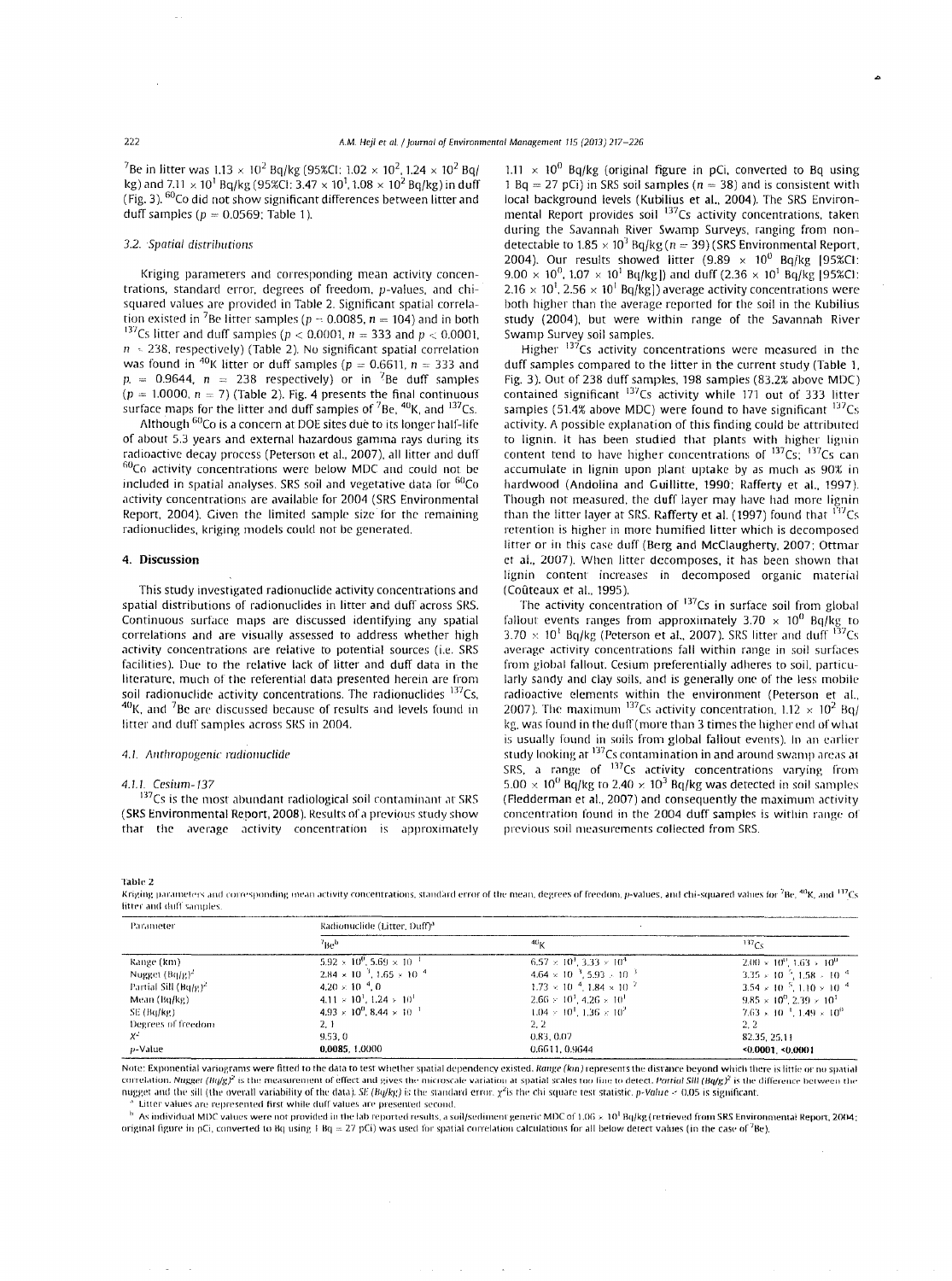







**e duff:**137Cs **f iiiier:137Cs** 



**Fig. 4.** Continuous surface maps of radionuclides (<sup>7</sup>Be, <sup>40</sup>K, <sup>137</sup>Cs) generated using ordinary kriging. Note: Maps are derived based on litter and duff sampling locations (Forest Inventory sample sites [Fig. 1]:  $\bullet$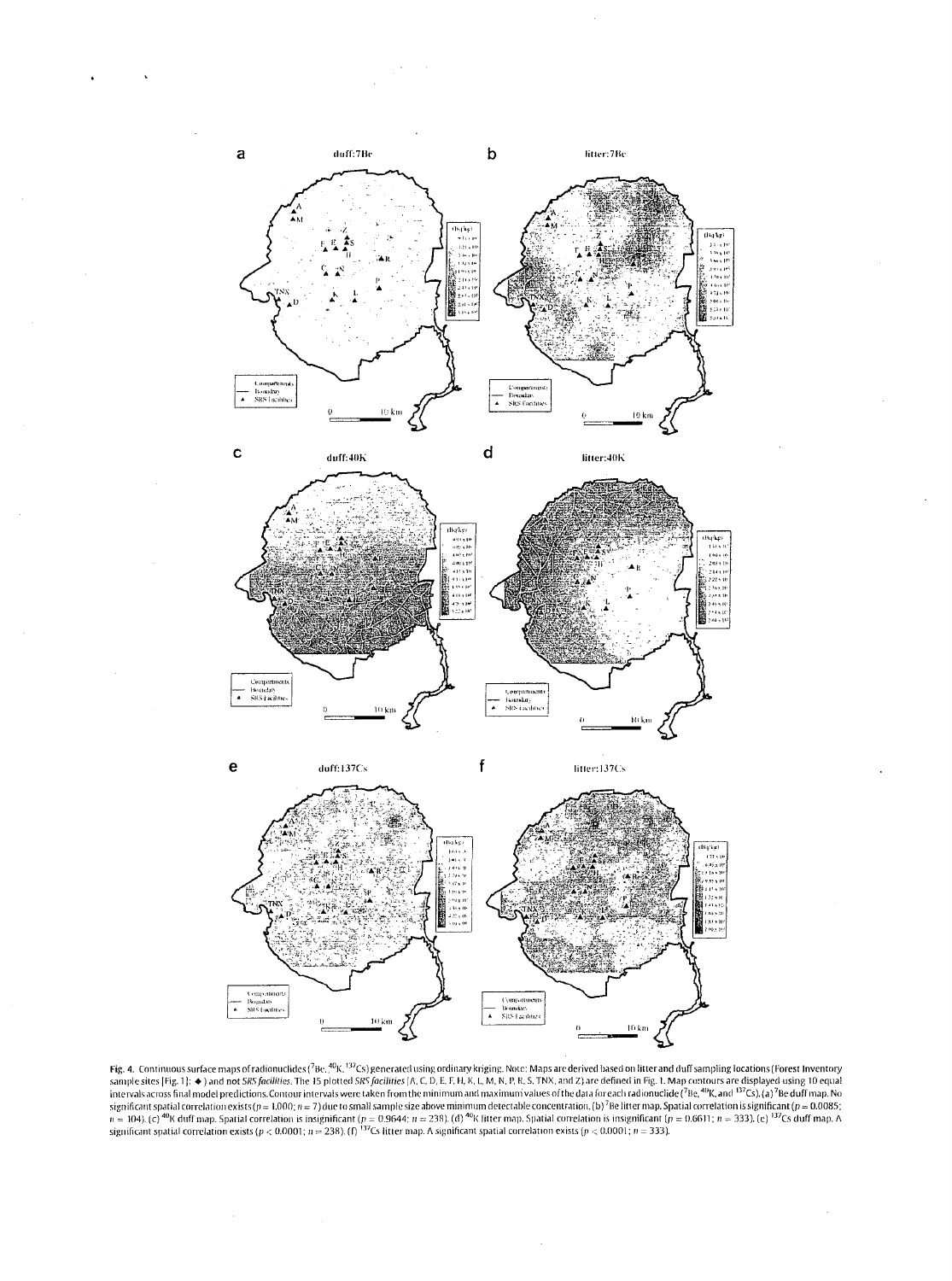Spatial correlation tests found significant spatial correlations in  $137$ Cs litter and duff samples (Table 2); however, the  $137$ Cs litter and duff spatial trends in the maps generated from the kriging parameters do not appear to directly link the areas with higher activity concentrations with SRS facilities (Fig.  $4(e)$  and (f)). Concenrrations found in duff samples showed that higher concentrations appeared near the center, northern, and southerly regions of the SRS with a number of samples with highest activity values being present in the northeastern portion of the map (Fig. 4(e)). Higher <sup>137</sup>Cs activity concentrations in litter samples appear near the center and the northeastern regions of the SRS (Fig. 4(f)). Such an occurrence may be due to previous fallout from nuclear weapons testing in past years and possible contamination from SRS sources (Corey et al., 1982). In the past, atmospheric emissions from reactors and other processing stacks (located near the center region of SRS [Fig. 1]) released radionuclides onto surface soils at SRS ( Ellickson et al., 2002). Auspiciously, SRS releases have been reduced greatly since the end of the cold war in 1991 and global fallout has decreased greatly on the SRS (as throughout the U.S.) since weapons testing ending in the 1960's (SRS Environmental Report, 2008). Additionally, with time,  $^{137}Cs$  levels are expected to decrease due to radioactive decay. The spatial distributions that were observed in the current study could also be a corollary of environmental fa<mark>ctors such as the uptak</mark>e of <sup>137</sup>Cs by plants as it is easily taken up by vegetation as an analog of potassium ( Simonoff et al., 2007). Though nor measured, percent canopy coverage could play a role. Higher activity concentrations may be due to interceptive function of woodland canopy (Cooplestone et al., 1999).

#### 4.2. Naturally occurring radionuclides

#### 4.2.1. Potassium-40

Although naturally occurring,  $^{40}$ K can also be released into the environment by man-made processes through the mining and burning of coal which naturally contains <sup>40</sup> K (Cooper et al., 2003; McBride et al., 1978). D-Area, once a heavy water reprocessing area at SRS, has had an operating coal-burning power plant since its construction in 1952 and is planned to be shut down in 2011 (ATSDR, 2007; USEPA, 2011). Since the early 1950's, there has also been coal storage and disposal piles within SRS facilities such as P-Area (also housing a coal-burning power plant) and A-Area (USEPA, 2011). Such processes may have elevated <sup>40</sup>K levels found at SRS.

The narural activity concentrations usually found in soil range from  $3.70 \times 10^1$  to  $1.11 \times 10^3$  Bq/kg (HPSUM, 2005). The maximum activity concentration of <sup>40</sup>K found at SRS was  $5.89 \times 10^2$  Bq/kg in duff and falls within the natural activity soil range. SRS available soil data has <sup>40</sup>K average activity concentration of  $4.52 \times 10^1$  Bq/kg (Range:  $-1.17 \times 10^{1}$ , 4.52  $\times$  10<sup>2</sup> Bq/kg) and vegetative data of  $4.70\times10^{2}$  Bq/kg (Range:  $6.37\times10^{1}$ ,  $1.23\times10^{3}$  Bq/kg) (SRNS, 2011); average <sup>40</sup>K litter and duff activity concentrations are lower than soil and vegetative data and also fall within the range of normal soil global concentrations (HPSUM, 2005; UNSCEAR, 2000). <sup>40</sup>K mean activity concentrations were statistically higher in duff compared to litter samples across SRS (Table 1; Fig. 3). This phenomenon is plausible because <sup>40</sup>K assimilates into the tissues of living organisms and plants and readily adheres to soil particles, behaving in the environment like other potassium isotopes (Peterson et al., 2007). Duff material more closely resembles soil particle composition-comprised of dense. well-compacted, moderately to highly decomposed organic material-when compared to litter. which is comprised of little to no decomposed material. with irs original plant structures still recognizable.

Spatial correlation tests found no significant spatial correlations for  $40K$  litter and duff (Table 2). Lack of spatial correlation in the distribution at SRS was to be expected due to the natural occurrence of  $40K$  in the environment. Based on visual assessment, continuous surface maps generated from the kriging parameters do not appear to directly link the areas with higher activity concentrations with SRS facilities (Fig. 4(c) and (d)). Contours indicate that higher concentrations found in duff samples appear to be localized near the southeastern region of the SRS (Fig. 4(c)). Higher  $^{40}$ K activity concentrations in litter samples appear near the west and northwestern regions of the SRS (Fig. 4(d)).

# 4.2.2. Beryllium-7

 $7$ Be is a naturally occurring radionuclide, produced by cosmicray interactions with atmospheric constituents (Matisoff et al., 2002). Our results show average litter and duff  $78e$  activity concentrations higher than natural activity levels  $(0.01 \text{ Bq/kg})$ ; HPSUM, 2005). After its formation in the stratosphere,  $7Be$  adsorbs electrostatically to aerosols and is transported and deposited over exposed surfaces through various physical processes (i.e. wet and dry deposition) (Kaste *et* al., 2002); hence, 7Be prevailingly accumulates on vegetation canopy and litter in forest areas.

Historical SRS soil data did not have any samples above MDC. while vegetative data shows average  $^7$ Be activity concentrations at  $1.61 \times 10^2$  Bq/kg (Range:  $2.64 \times 10^1$ ,  $7.04 \times 10^2$  Bq/kg) (SRNS, 2011). Average litter and duff  $7B$ e activity concentrations are slightly lower than vegetative values. Higher activity concentrations were often found-in litter samples compared to duff (Table 1). This result could be expected due to  ${}^{7}$ Be fallout from the atmosphere; litter is the first point of contact (Adriano et al., 1981; Cooplestone et al., 1999). Due to its shorter half-life (53.3 days),  $78e$  may decay prior to the litter decomposing into duff. Further, the different proportions of  $^{7}$ Be versus  $^{137}$ Cs in litter and duff can be explained in consideration of the radioactive decay and of the complex mechanisms of vertical migration and of accumulation.

No significant spatial correlation was observed for  $7Be$  in duff samples (Table 2), probably due to the small number of samples with detections above MDC ( $n = 7$ ). No visual assessment can be concluded for  ${}^{7}$ Be duff map (Fig. 4(a)) because of the small number of sample size with  ${}^{7}$ Be detections above MDC. However, the litter map shows a significant spatial correlation (Table 2). Spatial trends in the  $R^2$ Be litter continuous surface map generated from the kriging parameters do not appear to link areas that have higher activity concentrations with SRS facilities (Fig.  $4(b)$ ). <sup>7</sup>Be activity concentrations found in litter samples appear to be concentrated in the west, southwest and north, northeastern regions of SRS with a few high values intermittently dispersed within the SRS (Fig. 4(b)). Given that  ${}^{7}$ Be is naturally occurring, man-made emissions or deposition could not have been responsible for the observed spatial variation. The surface distribution of  $<sup>7</sup>$ Be in litter prevailingly depends on the</sup> spatial distribution of wet precipitations, on the interception of rain by the vegetation canopy and on the patterns and the features of water run-off over the ground for a relatively short period of time before the sampling instant, in view of the half-life of  ${}^{7}$ Be.

#### *4.3.* Limirations

Gross alpha and gross beta measurements in litter and duff samples were not measured and so quantitative levels of radio· nuclides expected to contribute to gross alpha and hera measurements could not be determined. Used as baseline, gross alpha and beta measurements can help decipher atypical radionuclide activity concentrations found in a select area (Hernández et al., 2005).

The spatial analysis performed was intended to provide a broad overview of radionuclide concentrations across the SRS. Therefore. results are limited to examine trends across the entire SRS (i.e.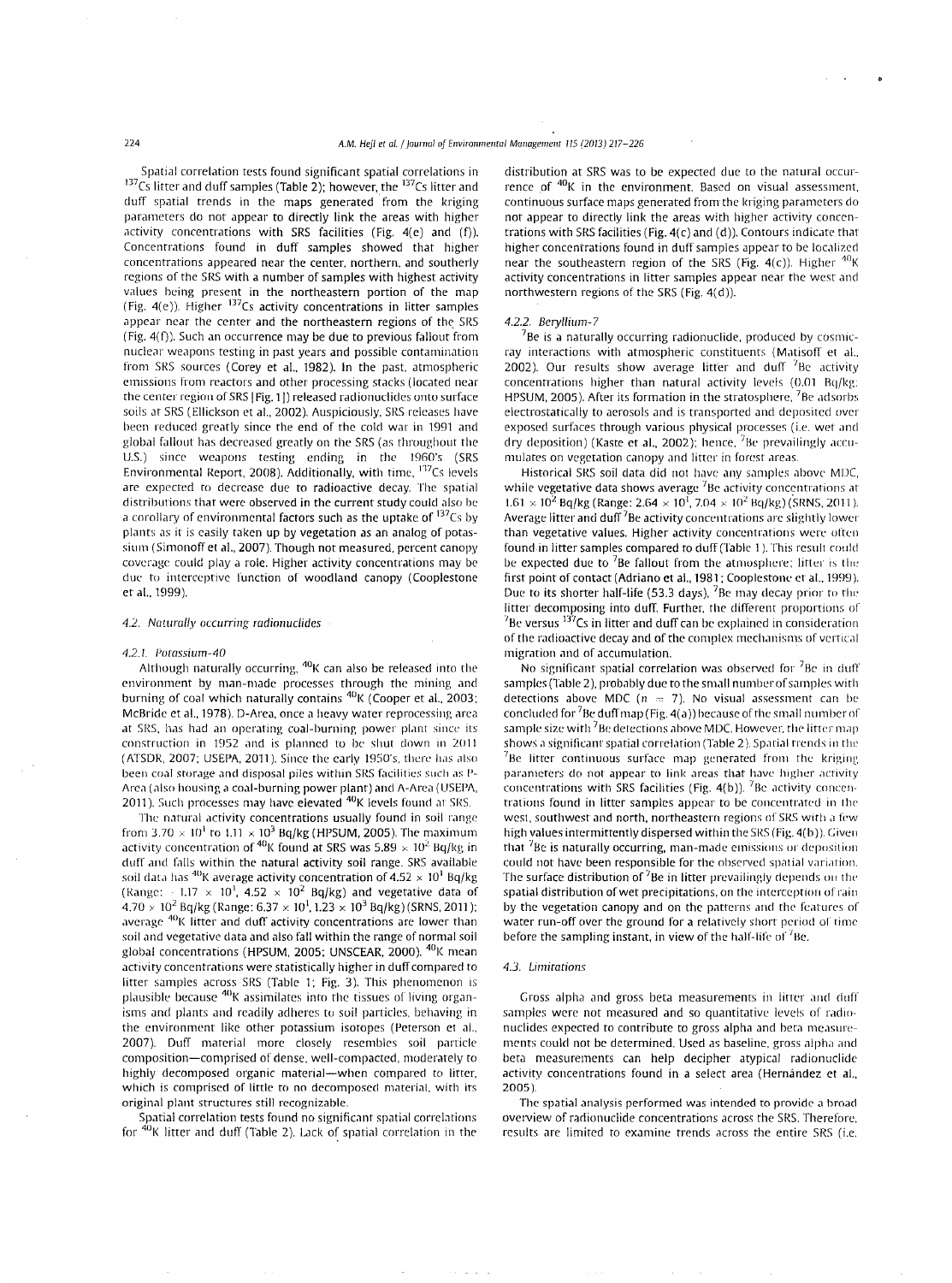global) and not trends that may exist at small-scale (i.e. local) around individual SRS facilities: nevertheless, the litter and duff data can be used to make inferences in this regard.

Furthermore, no control locations were measured to compare litter and duff radiological activity concentrations elsewhere in states near the Atlantic Coastal Plain or other regions of the southeastern United States. Future areas of interest include further exploration in the release, fate. and transport of radionuclides found in concurrent soil, litter, duff, and smoke samples from fire occurrence at SRS. Future research may lead to better trapping technology and more accurate predictive modeling of environmental deposition of radionuclides (Engelmann et al., 2009).

# **5. Conclusion**

To date. few studies characterize radionuclide activity concentrations in forest fuel bed material such as Jitter and duff, and to our knowledge none present spatial analysis. Our results allow for the exploration of natural and man-made radionuclide distributions found in litter and duff samples particular to the southeast region of the U.S. Moreover. the results found herein provide valuable baseline monitoring data for future studies of forest surface fuels and can be used to evaluate changes in radioactivity in surface fuels in the southeast. Litter and duff monitoring data may be helpful in understanding the forest ecosystem cycling of radioactive contaminants, especially 137Cs.

Key findings show that across SRS, <sup>137</sup>Cs, is the primary radionuclide of concern, with the highest number of samples reported above MDC in litter (51.4% above MDC) and duff samples (83.2% above MDC). These data were used at SRS for confirmation of dose assessments performed in support of controlled burns (Lee and Hunter, 2006). Naturally occurring radionuclides  $^{40}$ K and  $^{7}$ Be (except <sup>7</sup>Be Jitter samples) showed no significant spatial correlations across the collection area; whereas anthropogenic  $137Cs$ showed significant spatial correlations in litter and duff samples across SRS. However, the  $137$ Cs litter and duff spatial trends in the maps generated from the kriging parameters do not appear to directly link the areas with higher activity concentrations with SRS facilities.

#### **Acknowledgments**

Funding and support was provided by the Department of Energy-Savannah River Operations Office through the U.S. Forest Service Savannah River under Interagency Agreement DE-AI09- 00SR22188. Sincere appreciation goes to john Blake. Pete Fledderman, Don Faison, jay Hutchison. Sherrod Maxwell. Dan Shea, Brian Maier. Clint Wright and crew.

#### **Appendix A. Supplementary material**

Supplementary material related to this article can be found at http://dx.doi.org/10.1016/j.jenvman.2012.10.058.

# **References**

- Adriano. D.C.. Pinder Ill. j.E.. 1977. Aerial deposition of plutonium in mixed forest stands from nuclear fuel reprocessing. J. Environ. Qual. 6 (3), 303–307.<br>Adriano, D.C., Hoyt, G.D., Pinder III, J.E., 1981. Fallout of cesium-137 on a forest
- **ecosystem in the vicinity of a nuclear fuel reprocessing plant. Health Phys. 40,** 369-376.
- Amiro. B.D., Sheppard, S.C., Johnston. F.L., Evenden. W.G., Harris. D.R., 1996. Burning **r.1dionuclide question: whill happens to iodine. cesium, and chlorine in**  biomass fires? Sci. Total Enviro'n. 187, 93-103.
- Andolina, J., Guillitte, O., 1990. Radiocaesium availability and retention sites in forest humus. In: Desmet, G., Nassembini, P., Belli, M. (Eds.). Transfer of Radionuclides in Natural and Semi-natural Environments Proceedings of the Workshop Held

in Udine. Italy, 11-15 September 1989. Elsevier Applied Science. london. pp. 135-142.

- American National Standards Institute (ANSI). 1999. American National Standard for **calibration and use of germanium spectrometers for the measurement of gamma-ray emission rates of radionuclides. ANSI, 42.14.**
- Agency for Toxic Substances and Disease Registry (ATSDR), 2007. The ATSDR Public<br>Health Assessment 2007: Evaluation of Off-site Groundwater and Surface Water Contamination at the Savannah River Site (USDOE). EPA Facility ID: SC1890008989.
- Berg, B., McClaugherty, C., 2007. Plant Litter: Decomposition, Humus Formation, Carbon Sequestration. seconded. Springer, Verlag Berlin Heidelberg, pp. 11-33.
- **Carlton, W.H., 1999. Assessment of radio nuclides in the Savannah River site envi-**ronment summary. Chapter 2. Origin and disposition of radionuclides at SRS. WSRc:rR-98-00162. Available from: http://www.osti.gov/bridge/servlets/purl/ 4786-oQrZb3fwebviewable/4786.pdf (accessed on 25.09.11 ).
- Centers for Disease Control and Prevention (CDC), 2004. Radioisotope Brief: Cesium-137. Emergency Preparedness and Response: Radiation.
- Cooper, J.R., Randle, K., Sokhi, R.S., 2003. Radioactive Releases in the Environment Impact and Assessment. john Wiley & Sons. ltd, England. pp. 7. 18-19. Cooplestone. D .. .Johnson. M.S .. jones, S.R., 1999. Radionuclide behavior and trans-
- port in a coniferous woodland ecosystem: the distribution of radionuclides in soil and leaf litter. Water Air Soil Pollut. 122. 389-404.
- Corey. j.C., Pinder Ill. j.E .. Watts, j.R., Adriano, D.C.. Boni. A.L, McLeod. K.W., 1982. **Stack-released plutonium in the terrestrial environment of a chemical separa**tions facility. Nucl. Saf. 23 (3), 310-319.
- Coûteaux, M.M., Bottner, P., Berg, B., 1995. Litter decomposition, climate and litter quality. Tree 10 (2). 63-66.
- Cummins. C.L, 1994. Radiological Bioconcentration Factors for Aquatic, Terrestrial. and Wetland Ecosystems at the Savannah River Site (U). WSRC-TR-94-0391. An **Environmental Protection Department Summary. Westinghouse Savannah**  River Company, Aiken. SC.
- **Currie, Lloyd A., 1968. Limits for qualitative detection and quantitative determina**tion. application to radiochemistry. Anal. Chem. 40 (3)
- Dai. M., Kelley, J.M., Buesseler. K.O., 2002. Sources and migration of plutonium in groundwater at the Savannah River Site. Environ. Sci. Techno/. 36, 3690-3699. Ellickson, K.M., Schopfer. C.j., Lioy, P.j., 2002. The bioaccessibility of low level
- radionuclides from two Savannah River Site soils. Health Phys. 83 ( 4). 476-484.
- Engelmann. M.D .. Ballou, N.E .. Kiddy, R.A., Jenson. D.O .. 2009. Analysis of radio-iodine in ground litter samples downwind of the Savannah River Site. . Radioanal. Nucl. Chem. 282, 825-829.
- Fledderman, P.D., jannik, G.T., Paller, M.H., 2007. An overview of <sup>137</sup>Cs contamination in a Southeastern swamp environment. Health Phys. 93 (3), S160-S164.
- Garten, C.T., Hamby, D.M., Schreckhise, R.G., 2000. Radiocesium discharges and **subsequent environmental transport at the major US weapons production**  facilities. Sci. Total Environ. 255, 55-73.
- Goodrick, S., Shea, D., Blake, J., 2010. Prescribed fire and fuel consumption relationships in the Upper Coastal plain of South Carolina. South j. Appl. For. 34 ( 1 ). 5-12.
- Gürer, K., Georgopoulos, P.G., 2001. A Coupled Forest Fire Emission and Atmospheric Dispersion Model: An Application to the Savannah River Site (SRS). Technical Report CCL/CRESP-OOXX. Prepared for the Consortium for Risk Evaluation with Stakeholder Participation (CRESP).
- Hernández, F., Hernández-Armas, J., Catalán, A., Fernández-Aldecoa, Karlsson. L, 2005. Gross alpha. gross beta activities and gamma emitting **radionuclides composition of airborne particulate samples in an oceanic island.**  Atrnos. Environ. 39 (22). 4057-4066.
- The Health Physics Society: The University of Michigan, Radioactivity in Nature (HPSUM), 2005. Available from: http://www.umich.edu/~radinfo/ (HPSUM). 2005. Available from: http://www.umich.edu/-radinfo/ **introduction/natural.htm (accessed on 19.06.10).**  jacobson, K.W .. 2001. 2000 LANL Radio nuclide Air Emission Report. US Department
- of Energy Report LA-13839-MS. Albuquerque. NM.
- Johansen, M.P., Hakonson, T.E., Whicker, F.W., Breshears, D.D., 2003. Pulsed redis-<br>tribution of a contaminant following forest fire: cesium-137 in runoff.
- J. Environ. Qual. 32 (6). 2150-2157. Kashparov, V.A., Lundin. S.M.. Kadygrib. A.M.. Protsak. V.P.. Levtchuk, S.E .. Yoschenko, V.I.. Kashpur. V.A .. Talerko, N.N .. 2000. Forest fires in the territory **contaminated as a result of the Chernobyl accident: radioactive aerosol resus**pension and exposure of firefighters. J. Environ. Radioact. **51**, 281-298.
- Kaste, J.M., Norton, S.A., Hess, C.T., 2002. Environmental chemistry of beryllium-7 Chapter 6. Rev. Mineral Geochem. 50 (1), 271-289. http://dx.doi.org/10.2138/ rmg.2002.50.6.
- Kilgo, J.C., Blake, J.I., 2005. Ecology and Management of a Forested Landscape: Fifty Years on the Savannah River Site. Island Press, Covelo, CA.
- Kubilius, W., Coffey. T., Mark, P., Volesky. A., 2004. Radiological False Positives in **Environmental Soil ami Groundwater Data from Commercial Laboratories.**
- Waste Management Conference 2004, Tucson, AZ (Copyright WM Symposia).<br>Lee, P.L., Hunter, C.L., 2006. SRNL-EST-2006e00058. Maximum Dose from Exposure **to a Controlled Hurn Ncar Par Pond. Washington Savannah River Company,**
- Savannah River Site, Aiken, SC. Littell. l<.C.. Milliken. G.A .. Stroup, W.W., Wolfinger. R.D .. 1996. SAS System for Mixed Models. SAS Institute Inc, Cary. NC.
- Maier. B., Ottmar. R., Wright, C., 2004. Forest floor bulk density and depth at Savannah River-draft final report. Available from: http://www.fs.fed.us/pnw/ fera/research/targeted/srs\_bulk\_density\_report\_Ottmar\_Final%2001\_04\_05.pdf (accessed on 19.09.11 ).